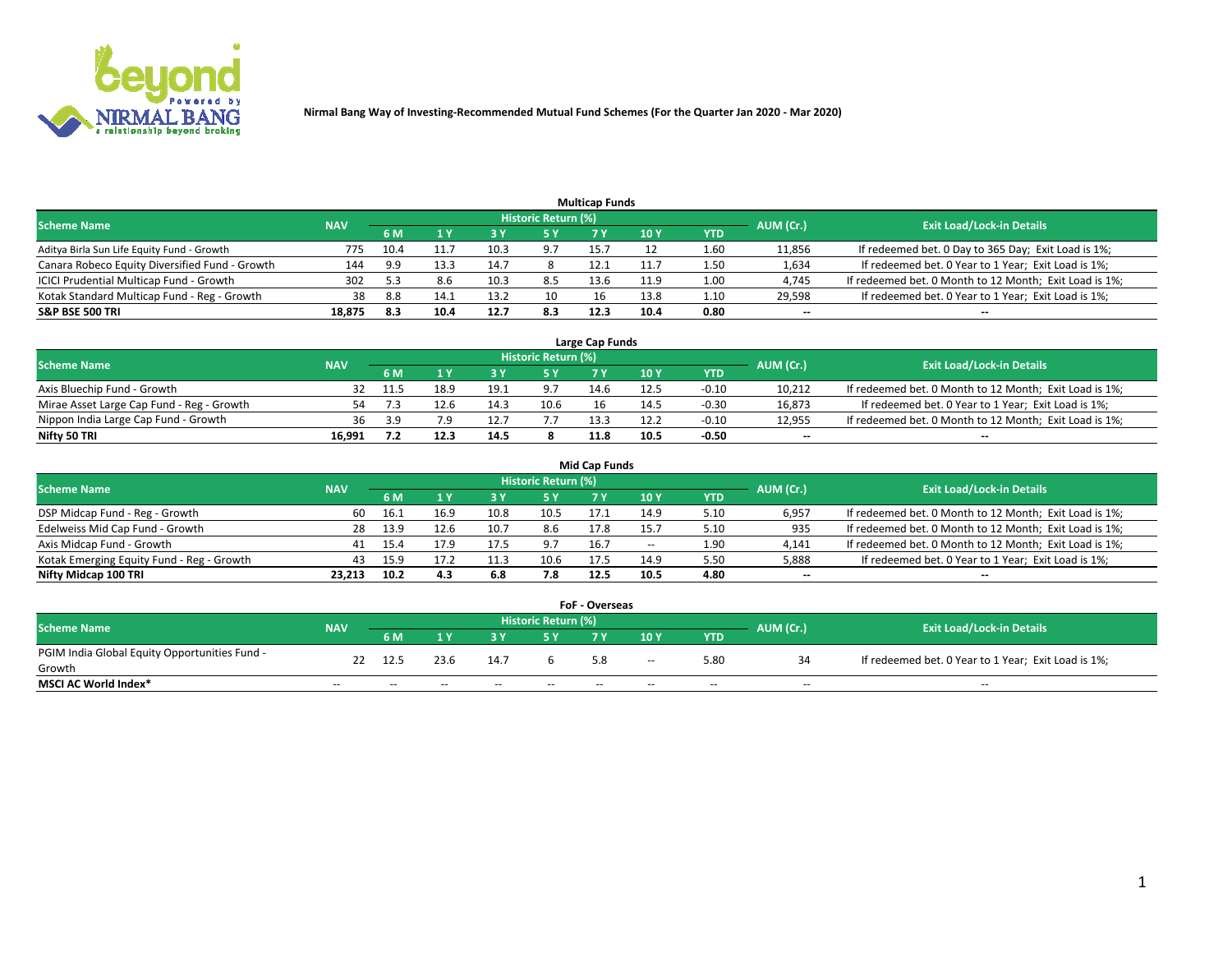

| Large & Midcap                                   |            |       |     |      |                     |      |      |       |                          |                                                     |  |  |  |  |
|--------------------------------------------------|------------|-------|-----|------|---------------------|------|------|-------|--------------------------|-----------------------------------------------------|--|--|--|--|
| <b>Scheme Name</b>                               | <b>NAV</b> |       |     |      | Historic Return (%) |      |      |       | AUM (Cr.)                | <b>Exit Load/Lock-in Details</b>                    |  |  |  |  |
|                                                  |            | 6 M   |     |      | 5 Y                 |      | 10Y  | YTD   |                          |                                                     |  |  |  |  |
| Canara Robeco Emerging Equities - Growth         | 99         | -11.5 |     | 13.1 |                     | 20.3 | 18.1 | 2.70  | 5,339                    | If redeemed bet. 0 Year to 1 Year; Exit Load is 1%; |  |  |  |  |
| Invesco India Growth Opportunities Fund - Growth |            |       |     | 14.7 | 9.8                 | 14.6 | 12.6 | ـ 40. | 2,239                    | If redeemed bet. 0 Year to 1 Year; Exit Load is 1%; |  |  |  |  |
| Principal Emerging Bluechip Fund - Growth        | 111        | 13.1  |     | 11.4 | 10.4                | 18.2 | 14.7 | 2.70  | 2,117                    | If redeemed bet. 0 Year to 1 Year; Exit Load is 1%; |  |  |  |  |
| NIFTY Large Midcap 250 TRI                       | 7.574      | 9.8   | 9.6 | 12.4 | 9.3                 | 13.9 | 11.3 | 2.10  | $\overline{\phantom{a}}$ | $-$                                                 |  |  |  |  |

|                                  |            |      |      |    |                     | <b>Focused Funds</b> |       |            |           |                                                        |
|----------------------------------|------------|------|------|----|---------------------|----------------------|-------|------------|-----------|--------------------------------------------------------|
| <b>Scheme Name</b>               | <b>NAV</b> |      |      |    | Historic Return (%) |                      |       |            | AUM (Cr.) | <b>Exit Load/Lock-in Details</b>                       |
|                                  |            | 6 M  |      |    |                     |                      | 10 Y  | <b>YTD</b> |           |                                                        |
| Axis Focused 25 Fund - Growth    |            | 13.3 |      | 18 |                     | 14.5                 | $- -$ | 0.40       | 9.110     | If redeemed bet. 0 Month to 12 Month; Exit Load is 1%; |
| SBI Focused Equity Fund - Growth | 157        |      | 20.9 |    |                     | 14.7                 | 16.6  | 2.50       | 6.924     | If redeemed bet. 0 Year to 1 Year; Exit Load is 1%;    |
| <b>S&amp;P BSE 500 TRI</b>       | 18.875     | 8.3  | 10.4 |    | 8.3                 | 12.3                 | 10.4  | 0.80       | $\sim$    | $- -$                                                  |

|                                                |            |      |        |                            |           | <b>Small Cap Funds</b> |       |            |                          |                                                     |
|------------------------------------------------|------------|------|--------|----------------------------|-----------|------------------------|-------|------------|--------------------------|-----------------------------------------------------|
| <b>Scheme Name</b>                             | <b>NAV</b> |      |        | <b>Historic Return (%)</b> |           |                        |       |            | AUM (Cr.)                | <b>Exit Load/Lock-in Details</b>                    |
|                                                |            | 6 M  |        |                            | <b>5Y</b> | 7 Y                    | 10Y   | <b>YTD</b> |                          |                                                     |
| Franklin India Smaller Companies Fund - Growth | 52         |      | $-0.2$ | 3.8                        | 6.4       | 17.1                   | 14.7  | 4.30       | 6,929                    | If redeemed bet. 0 Year to 1 Year; Exit Load is 1%; |
| HDFC Small Cap Fund - Growth                   | 41         | 2.4  |        | 10.7                       |           | 14.1                   | 11.9  | 5.50       | 9,233                    | If redeemed bet. 0 Year to 1 Year; Exit Load is 1%; |
| L&T Emerging Businesses Fund - Reg - Growth    | 24         | -7.4 | 0.0    | 9.3                        | 10.5      | $- -$                  | $- -$ | 5.50       | 5,941                    | If redeemed bet. 0 Year to 1 Year; Exit Load is 1%; |
| SBI Small Cap Fund - Growth                    | 56.        | 14.0 | 14.4   | 14.9                       | 13.2      | 23.3                   | 18.2  | 5.20       | 3,156                    | If redeemed bet. 0 Year to 1 Year; Exit Load is 1%; |
| Nifty Smallcap 100 TRI                         | 7.668      | 9.1  | 0.2    |                            | 3.6       | 8.7                    | 6.8   | 7.00       | $\overline{\phantom{a}}$ | $\overline{\phantom{a}}$                            |

## **ELSS Schemes (Tax Saving u/s 80-C)**

| <b>Scheme Name</b>                           | <b>NAV</b> |      |      | <b>Historic Return (%)</b> |           |       |      |      | AUM (Cr.) | <b>Exit Load/Lock-in Details</b> |
|----------------------------------------------|------------|------|------|----------------------------|-----------|-------|------|------|-----------|----------------------------------|
|                                              |            | 6 M  | 4 Y  |                            | <b>5Y</b> | 7 Y   | 10Y  | YTD  |           |                                  |
| Aditya Birla Sun Life Tax Relief 96 - Growth | 33         | 10.4 |      | 11.8                       | 8.8       | 15.4  | 11.9 | 0.70 | 10,029    | Nil                              |
| Axis Long Term Equity Fund - Growth          | 49         | 12.2 | 19.8 | 16.8                       | 10.2      | 18.9  | 17.3 | 0.30 | 21,473    | Nil                              |
| Canara Robeco Equity Tax Saver Fund - Growth | 69         | -8.2 | 10.9 | 13.4                       | 7.5       | 12.5  | 12.1 | 0.40 | 1,005     | Nil                              |
| Invesco India Tax Plan - Growth              | 54         | 10.6 |      | 12.8                       | 9.3       | 15.2  | 13.6 | 0.90 | 988       | Nil                              |
| Mirae Asset Tax Saver Fund - Reg - Growth    | 19         | 10.0 | 15.9 | 16.9                       | $- -$     | $- -$ | --   | 1.10 | 3,066     | Nil                              |
| S&P BSE 200 TRI                              | 6,097      | -8.1 |      | 13.4                       | 8.5       | 12.4  | 10.6 | 0.30 | $\sim$    | $- -$                            |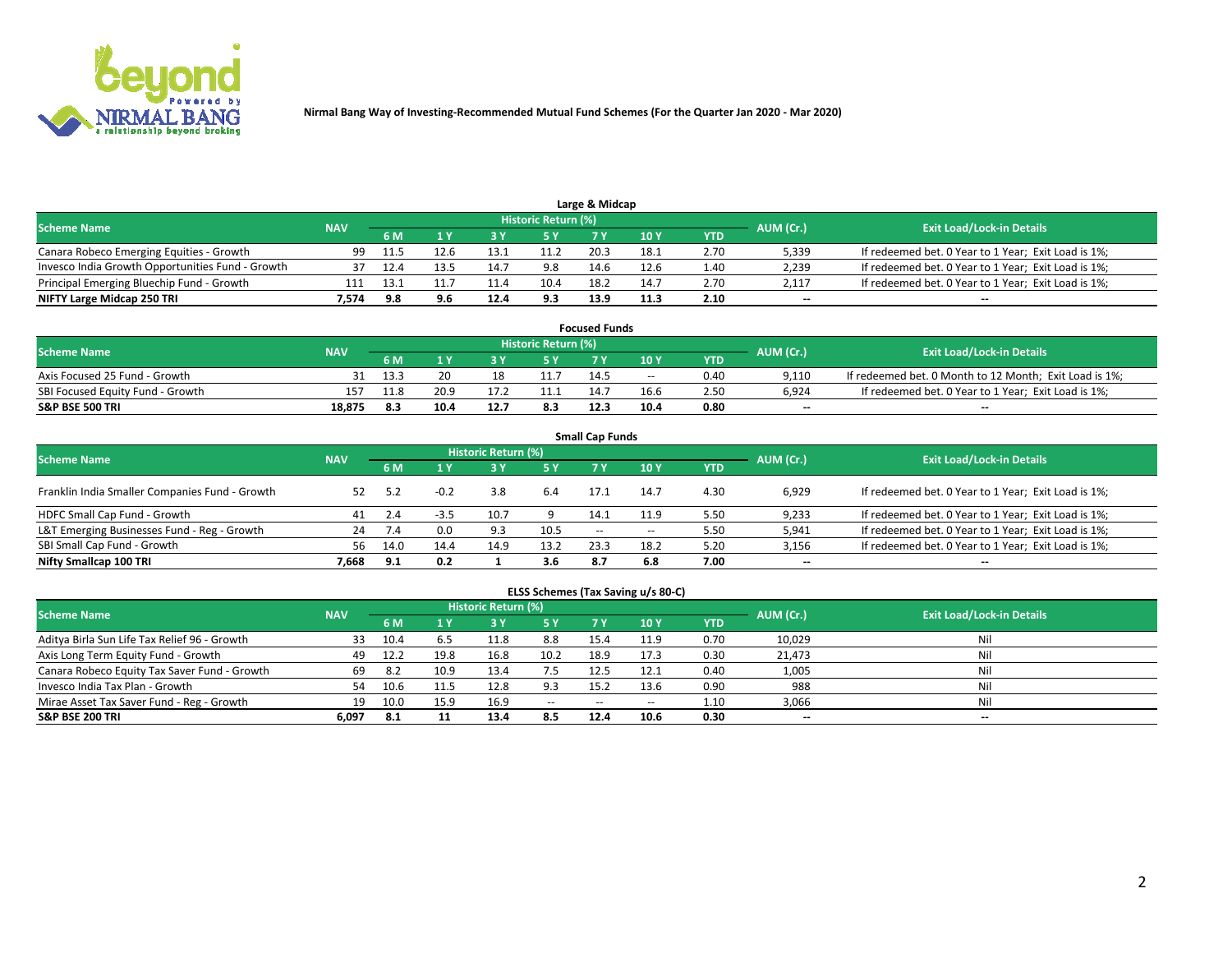

| <b>Contra/Value Fund</b><br>Historic Return (%) |            |      |      |      |      |      |      |      |           |                                                     |  |  |  |
|-------------------------------------------------|------------|------|------|------|------|------|------|------|-----------|-----------------------------------------------------|--|--|--|
| <b>Scheme Name</b>                              | <b>NAV</b> | 6 M  |      |      | 5 Y  | 7 Y  | 10Y  | YTD  | AUM (Cr.) | <b>Exit Load/Lock-in Details</b>                    |  |  |  |
| Kotak India EQ Contra Fund - Reg - Growth       | 56         | 9.8  |      | 14.4 | 8.9  | 12.9 |      | 1.70 | 882       | If redeemed bet. 0 Year to 1 Year; Exit Load is 1%; |  |  |  |
| Invesco India Contra Fund - Growth              | 50         | 9.5  | 9.8  | 13.8 | 10.1 |      | 12.9 | 2.40 | 4,596     | If redeemed bet. 0 Year to 1 Year; Exit Load is 1%; |  |  |  |
| UTI Value Opportunities Fund - Growth           | 66         | 11.4 | 13.6 | 11.4 | 5.3  | 10.8 | 10.9 | 2.10 | 4,560     | If redeemed bet. 0 Year to 1 Year; Exit Load is 1%; |  |  |  |
| Nippon India Value Fund - Growth                | 76         |      | 8.6  |      |      | 12.2 | 10.4 | 0.80 | 3,133     | If redeemed bet. 0 Year to 1 Year; Exit Load is 1%; |  |  |  |
| <b>S&amp;P BSE 500 TRI</b>                      | 18,875     | 8.3  | 10.4 | 12.7 | 8.3  | 12.3 | 10.4 | 0.80 | $\sim$    | $- -$                                               |  |  |  |

|                                                                           |            |      |      |                          |           | Sector/Thematic |                          |            |                          |                                                        |
|---------------------------------------------------------------------------|------------|------|------|--------------------------|-----------|-----------------|--------------------------|------------|--------------------------|--------------------------------------------------------|
| <b>Scheme Name</b>                                                        | <b>NAV</b> |      |      | Historic Return (%)      |           |                 |                          |            | AUM (Cr.)                | <b>Exit Load/Lock-in Details</b>                       |
|                                                                           |            | 6 M  | 1 Y  | 73 Y                     | <b>5Y</b> | 7 Y             | 10Y                      | <b>YTD</b> |                          |                                                        |
| Canara Robeco Consumer Trends Fund - Reg -<br>Growth                      | 43         | 13.9 | 13.9 | 15.9                     | 10.3      | 14.9            | 14.8                     | 0.60       | 374                      | If redeemed bet. 0 Year to 1 Year; Exit Load is 1%;    |
| Mirae Asset Great Consumer Fund - Growth                                  | 38         | 17.0 | 12.6 | 18.2                     | 11.8      | 16.1            | $\overline{\phantom{a}}$ | 2.90       | 961                      | If redeemed bet. 0 Year to 1 Year; Exit Load is 1%;    |
| ICICI Prudential Technology Fund - Growth                                 | 61         | 3.9  |      | 16.3                     | 7.4       | 16.2            | 15.6                     | 4.80       | 409                      | If redeemed bet. 0 Day to 15 Day; Exit Load is 1%;     |
| Nippon India Pharma Fund - Growth                                         | 157        | 11.0 | 3.3  | 6.1                      | 3.9       | 12.7            | 13.9                     | 3.10       | 2,417                    | If redeemed bet. 0 Year to 1 Year; Exit Load is 1%;    |
| BNP Paribas India Consumption Fund - Reg - Growth                         | 13         | 15.7 | 22.3 | $\overline{\phantom{a}}$ | $- -$     | $- -$           | $- -$                    | 2.70       | 467                      | If redeemed bet. 0 Month to 12 Month; Exit Load is 1%; |
| ICICI Prudential Banking and Financial Services Fund -<br>Retail - Growth | 70         | 7.4  | 14.5 | 16.1                     | 12.2      | 17.2            | 17.2                     | 0.10       | 3,592                    | If redeemed bet. 0 Day to 15 Day; Exit Load is 1%;     |
| <b>S&amp;P BSE 500 TRI</b>                                                | 18.875     | 8.3  | 10.4 | 12.7                     | 8.3       | 12.3            | 10.4                     | 0.80       | $\overline{\phantom{a}}$ | $\overline{\phantom{a}}$                               |

|                                                            |            |     |      |                     |        |           | <b>Dynamic Asset Allocation Funds</b> |            |                          |                                                          |
|------------------------------------------------------------|------------|-----|------|---------------------|--------|-----------|---------------------------------------|------------|--------------------------|----------------------------------------------------------|
| <b>Scheme Name</b>                                         | <b>NAV</b> |     |      | Historic Return (%) |        |           |                                       |            | AUM (Cr.)                | <b>Exit Load/Lock-in Details</b>                         |
|                                                            |            | 6 M |      | 3 Y                 | 5 Y    | <b>7Y</b> | 10Y                                   | <b>YTD</b> |                          |                                                          |
| ICICI Prudential Balanced Advantage Fund - Reg -<br>Growth | 38         |     |      | 10.1                | 8.8    | 11.8      | 12.1                                  | 0.40       | 28,528                   | If redeemed bet. 0 Year to 1 Year; Exit Load is 1%;      |
| Invesco India Dynamic Equity Fund - Growth                 | 30         | 4.3 | 8.4  |                     | 7.4    | 11.5      | 10.2                                  | 0.0        | 893                      | If redeemed bet. 0 Month to 3 Month; Exit Load is 0.25%; |
| Nippon India Balanced Advantage Fund - Growth              | 95         | 4.9 | Q    | 10.3                | 7.1    | 11.3      | 10.7                                  | 0.90       | 2,694                    | If redeemed bet. 0 Month to 12 Month; Exit Load is 1%;   |
| HDFC Balanced Advantage Fund - Growth                      | 200        | 0.7 | 6.9  | 11.4                | 7.7    | 10.8      | 10.8                                  | $-0.70$    | 44,498                   | If redeemed bet. 0 Year to 1 Year; Exit Load is 1%;      |
| SBI Dynamic Asset Allocation Fund - Reg - Growth           | 14         | 4.3 | 4.8  | 9.8                 | $\sim$ | --        | --                                    | $-0.50$    | 677                      | If redeemed bet. 0 Month to 12 Month; Exit Load is 1%;   |
| NIFTY 50 Hybrid Composite Debt 65:35 Index                 | 10,581     | 6.2 | 12.5 | 12.2                | 8.3    | 10.8      | 10                                    | 0.10       | $\overline{\phantom{a}}$ | $- -$                                                    |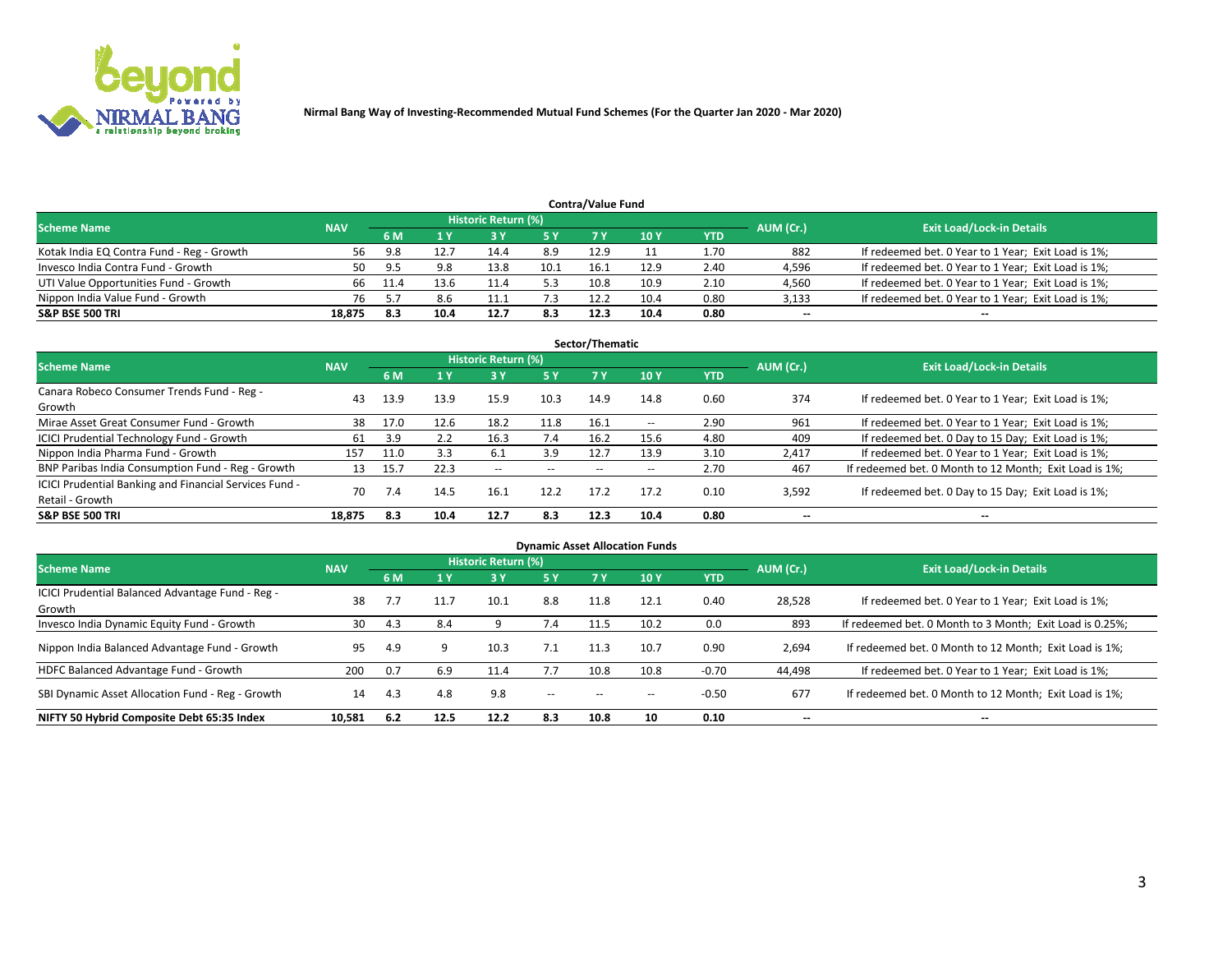

| <b>Hybrid Aggressive</b>                        |            |     |      |                            |                          |                          |       |         |                          |                                                        |  |  |  |  |
|-------------------------------------------------|------------|-----|------|----------------------------|--------------------------|--------------------------|-------|---------|--------------------------|--------------------------------------------------------|--|--|--|--|
| <b>Scheme Name</b>                              | <b>NAV</b> |     |      | <b>Historic Return (%)</b> |                          |                          |       |         | AUM (Cr.)                | <b>Exit Load/Lock-in Details</b>                       |  |  |  |  |
|                                                 |            | 6 M |      |                            |                          |                          | 10Y   | YTD     |                          |                                                        |  |  |  |  |
| ICICI Prudential Equity & Debt Fund - Growth    | 140        | 4.9 | 10.8 | <b>ດ</b> າ                 | 8.5                      | 13.                      | 13.4  | 0.20    | 23,073                   | If redeemed bet. 0 Year to 1 Year; Exit Load is 1%;    |  |  |  |  |
| Mirae Asset Hybrid - Equity Fund - Reg - Growth | 16         | 6.0 | 12.2 |                            | $\overline{\phantom{a}}$ | $\overline{\phantom{a}}$ | $- -$ | $-0.10$ | 3,190                    | If redeemed bet. 0 Year to 1 Year; Exit Load is 1%;    |  |  |  |  |
| SBI Equity Hybrid Fund - Growth                 | 147        | 8.4 |      | 12.6                       | 9.2                      | 14.3                     | 11.9  | 0.80    | 31,620                   | If redeemed bet. 0 Month to 12 Month; Exit Load is 1%; |  |  |  |  |
| Canara Robeco Equity Hybrid Fund - Growth       | 170        | 8.7 | 12.5 | 11.4                       | 8.5                      |                          | 12.3  | 1.10    | 2,824                    | If redeemed bet. 0 Year to 1 Year; Exit Load is 1%;    |  |  |  |  |
| NIFTY 50 Hybrid Composite Debt 65:35 Index      | 10,581     | 6.2 | 12.5 | 12.2                       | 8.3                      | 10.8                     | 10    | 0.10    | $\overline{\phantom{a}}$ | $- -$                                                  |  |  |  |  |

|                                            |            |              |     |                     |     | Arbitrage Fund |     |            |           |                                                          |
|--------------------------------------------|------------|--------------|-----|---------------------|-----|----------------|-----|------------|-----------|----------------------------------------------------------|
| Scheme Name                                | <b>NAV</b> |              |     | Historic Return (%) |     |                |     |            | AUM (Cr.) | <b>Exit Load/Lock-in Details</b>                         |
|                                            |            | 1 M          | } M |                     | 1 V |                |     | <b>YTD</b> |           |                                                          |
| IDFC Arbitrage Fund - Reg - Growth         | 24         | $\mathbf{A}$ |     |                     |     |                |     | 5.80       | 11,944    | If redeemed bet. 0 Month to 1 Month; Exit Load is 0.25%; |
| Kotak Equity Arbitrage Fund - Reg - Growth | 28         | 4.           |     |                     | 0.1 |                | b.4 | 5.70       | 17.486    | If redeemed bet. 0 Day to 30 Day; Exit Load is 0.25%;    |
| Nippon India Arbitrage Fund - Growth       | 20         |              |     |                     |     |                |     | 5.50       | 10.528    | If redeemed bet. 0 Month to 1 Month; Exit Load is 0.25%; |

|                                          |            |           |                                  |                          |                          | <b>Equity Saver</b> |               |            |                          |                                                        |
|------------------------------------------|------------|-----------|----------------------------------|--------------------------|--------------------------|---------------------|---------------|------------|--------------------------|--------------------------------------------------------|
| Scheme Name                              | <b>NAV</b> | AUM (Cr.) | <b>Exit Load/Lock-in Details</b> |                          |                          |                     |               |            |                          |                                                        |
|                                          |            | 6 M       |                                  |                          | 5 Y                      |                     | $\sqrt{10}$ Y | <b>YTD</b> |                          |                                                        |
| Axis Equity Saver Fund - Reg - Growth    |            |           | 8.8                              |                          | $\sim$                   | $-$                 | $- -$         | 0.50       | 812                      | If redeemed bet. 0 Month to 12 Month; Exit Load is 1%; |
| Kotak Equity Savings Fund - Reg - Growth |            |           | 8.3                              |                          |                          | $\sim$ $\sim$       | $- -$         | 0.20       | 1,843                    | If redeemed bet. 0 Year to 1 Year; Exit Load is 1%;    |
| CRISIL Hybrid 50+50 - Moderate Index*    |            | $-$       | $-$                              | $\overline{\phantom{a}}$ | $\overline{\phantom{a}}$ | $\sim$              | --            | $\sim$     | $\overline{\phantom{a}}$ | $- -$                                                  |

| <b>Liquid Funds</b>              |            |       |     |                            |      |                          |            |                 |           |                                  |  |  |  |  |
|----------------------------------|------------|-------|-----|----------------------------|------|--------------------------|------------|-----------------|-----------|----------------------------------|--|--|--|--|
| Scheme Name                      | <b>NAV</b> |       |     | <b>Historic Return (%)</b> |      |                          | <b>YTM</b> | Avg             | AUM (Cr.) | <b>Exit Load/Lock-in Details</b> |  |  |  |  |
|                                  |            | 1 W.  | ว พ | 1 M                        | 3 M  | 1 Y                      |            | <b>Maturity</b> |           |                                  |  |  |  |  |
| Axis Liquid Fund - Growth        | 2.169      |       | 4.8 |                            | 5.2  |                          | 5.29       | 0.17            | 29,119    | *Ref Footnote                    |  |  |  |  |
| IDFC Cash Fund - Reg - Growth    | 2.366      | 5.0   |     |                            | 4.9  | 6.                       | 5.09       | 0.13            | 10,312    | *Ref Footnote                    |  |  |  |  |
| Kotak Liquid Fund - Reg - Growth | 3,959      | ـ . ـ |     | 4.9                        | ۰۰ ت |                          | 5.28       | 0.14            | 27,114    | *Ref Footnote                    |  |  |  |  |
| <b>CRISIL Liquid Fund Index</b>  | $- -$      | 5.5   | 5.2 |                            | 5.6  | $\overline{\phantom{a}}$ | $- -$      | $\sim$          | $\sim$    | $\sim$                           |  |  |  |  |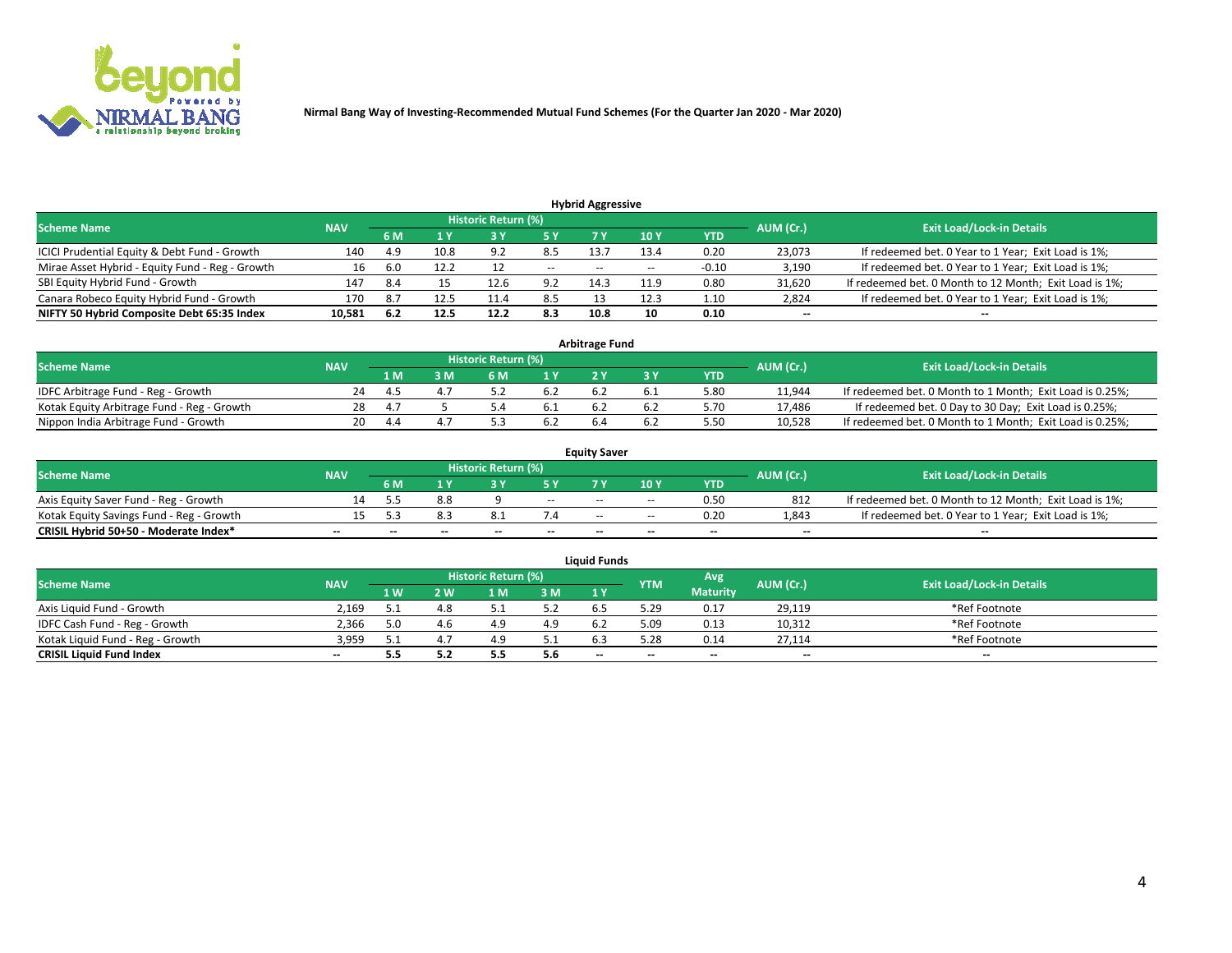

|                                               |            |      |      |                     |       | <b>Ultra Short Fund</b> |            |                 |           |                                  |
|-----------------------------------------------|------------|------|------|---------------------|-------|-------------------------|------------|-----------------|-----------|----------------------------------|
| <b>Scheme Name</b>                            | <b>NAV</b> |      |      | Historic Return (%) |       |                         | <b>YTM</b> | Avg             | AUM (Cr.) | <b>Exit Load/Lock-in Details</b> |
|                                               |            | 1 M  | 3 M  | 6 M                 | 1 Y   | 3 Y                     |            | <b>Maturity</b> |           |                                  |
| IDFC Ultra Short Term Fund - Reg - Growth     |            | -5.6 |      | 6.9                 | 7.8   | $- -$                   | 5.78       | 0.41            | 4,408     | Nil                              |
| Sundaram Ultra Short Term Fund - Reg - Growth | 10         | -4.4 |      | 5.6                 | $- -$ | --                      | 5.57       | 0.29            | 362       | Nil                              |
| L&T Ultra Short Term Fund - Growth            |            |      |      | b.                  |       |                         | 5.8        | 0.49            | 2,454     | Nil                              |
| <b>NIFTY Ultra Short Duration Debt Index</b>  | 4.012      | -6.0 | -6.1 | 6.8                 | 7.7   |                         | $\sim$     | $\sim$          | $\sim$    | $- -$                            |

| <b>Money Market Fund</b>                         |            |     |     |                     |        |     |            |                 |           |                                  |  |  |  |
|--------------------------------------------------|------------|-----|-----|---------------------|--------|-----|------------|-----------------|-----------|----------------------------------|--|--|--|
| <b>Scheme Name</b>                               | <b>NAV</b> |     |     | Historic Return (%) |        |     | <b>YTM</b> | 'Avg            | AUM (Cr.) | <b>Exit Load/Lock-in Details</b> |  |  |  |
|                                                  |            | 1 M | 3 M | 6 M                 | 1 Y    | 3Y  |            | <b>Maturity</b> |           |                                  |  |  |  |
| Aditya Birla Sun Life Money Manager Fund - Reg - | 266        | 5.9 | 5.9 | 6.8                 | 7.9    | 7.6 | 5.91       | 0.39            | 10,878    | Nil                              |  |  |  |
| Growth                                           |            |     |     |                     |        |     |            |                 |           |                                  |  |  |  |
| Franklin India Savings Fund - Growth             |            | 5.4 | 5.8 |                     | 8.3    |     | 5.75       | 0.38            | 4,724     | Nil                              |  |  |  |
| Nippon India Money Market Fund - Growth          | 2,998      | 5.6 |     | 6.9                 | 7.9    |     | 5.55       | 0.30            | 3,805     | Nil                              |  |  |  |
| <b>CRISIL Liquid Fund Index</b>                  | $- -$      |     | 5.6 | 5.9                 | $\sim$ | --  | --         | $\sim$          | $\sim$    | $\sim$                           |  |  |  |

| <b>Short Term Fund</b>                          |            |      |     |                     |     |           |            |                 |           |                                  |  |  |  |  |
|-------------------------------------------------|------------|------|-----|---------------------|-----|-----------|------------|-----------------|-----------|----------------------------------|--|--|--|--|
| <b>Scheme Name</b>                              | <b>NAV</b> |      |     | Historic Return (%) |     |           | <b>YTM</b> | Avg             | AUM (Cr.) | <b>Exit Load/Lock-in Details</b> |  |  |  |  |
|                                                 |            | 1 M  | 3 M | 6 M                 | 1Y  | <b>3Y</b> |            | <b>Maturity</b> |           |                                  |  |  |  |  |
| Axis Short Term Fund - Growth                   |            |      | 7.8 | 8.7                 | 9.8 |           | 6.65       | 2.50            | 4,404     | Nil                              |  |  |  |  |
| HDFC Short Term Debt Fund - Growth              | 22         | -8.0 | 8.6 |                     | 9.8 |           | 7.17       | 3.05            | 10,519    | Nil                              |  |  |  |  |
| IDFC Bond Fund - Short Term Plan - Reg - Growth |            |      | 7.4 | 8.8                 | 9.7 |           | 6.79       | 2.23            | 11,757    | Nil                              |  |  |  |  |
| Kotak Bond Short Term Fund - Reg - Growth       |            |      |     | 8.2                 | 9.5 |           | / .16      | 2.94            | 10,602    | Nil                              |  |  |  |  |
| L&T Short Term Bond Fund - Reg - Growth         |            | -6.8 | 6.8 | 8.2                 | 9.3 |           | 6.67       | 2.24            | 4,866     | Nil                              |  |  |  |  |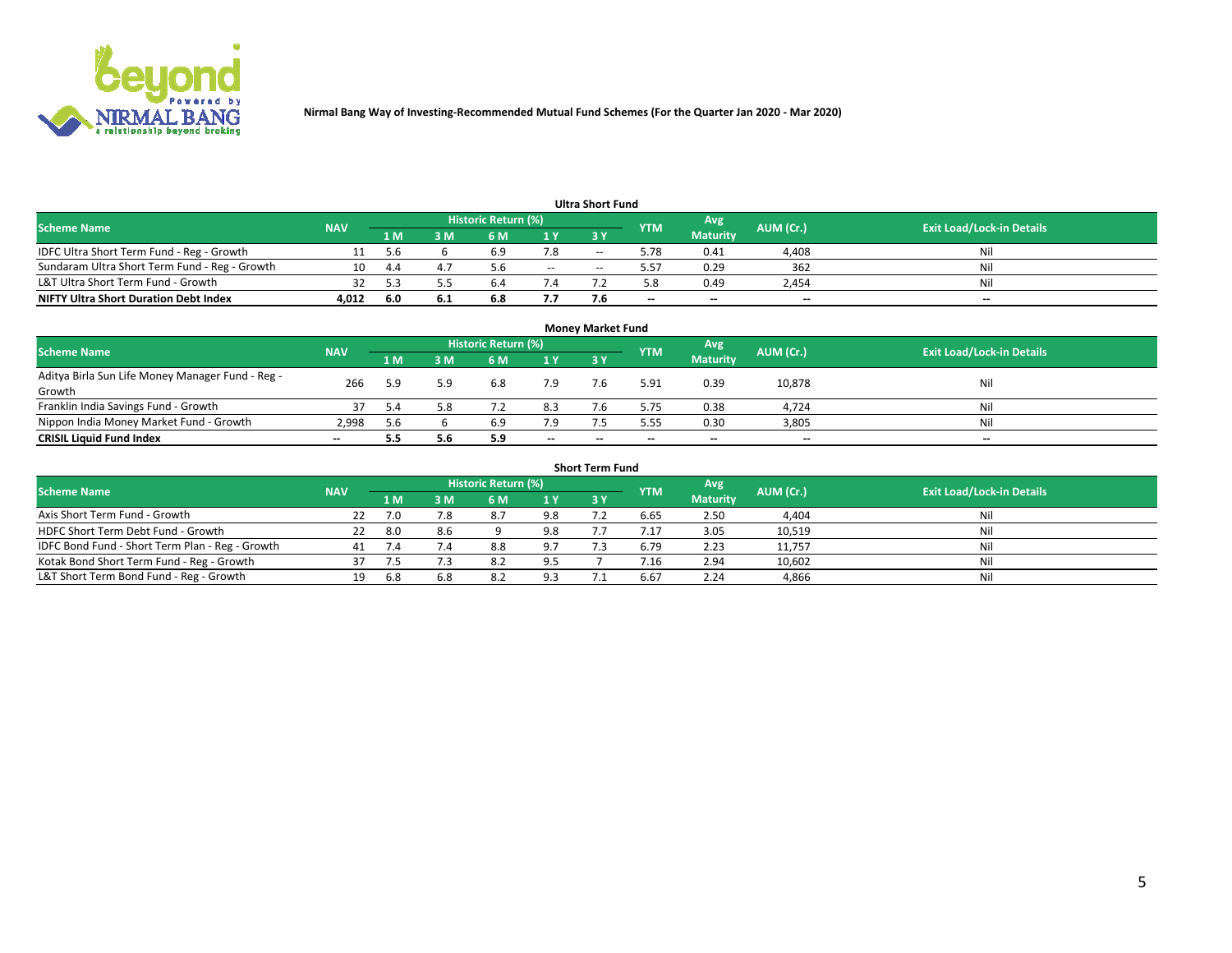

| <b>Low Duration Fund</b>                  |            |      |      |                            |     |  |            |                 |           |                                  |  |  |  |  |
|-------------------------------------------|------------|------|------|----------------------------|-----|--|------------|-----------------|-----------|----------------------------------|--|--|--|--|
| <b>Scheme Name</b>                        | <b>NAV</b> |      |      | <b>Historic Return (%)</b> |     |  | <b>YTM</b> | Avg             | AUM (Cr.) | <b>Exit Load/Lock-in Details</b> |  |  |  |  |
|                                           |            | 1 M  | ያ M  | 5 M                        | 1 V |  |            | <b>Maturity</b> |           |                                  |  |  |  |  |
| Axis Treasury Advantage Fund - Growth     | 2.229      | b.4  |      |                            | 8.7 |  |            | 0.90            | 3,949     | Nil                              |  |  |  |  |
| Canara Robeco Savings Fund - Reg - Growth |            |      | г. α | 6.9                        | 7.9 |  | 5.98       | 0.90            | 1,112     | Nil                              |  |  |  |  |
| IDFC Low Duration Fund - Reg - Growth     |            | -6.0 |      |                            | 8.3 |  | 5.88       | 0.79            | 5,323     | Nil                              |  |  |  |  |

| <b>Banking &amp; PSU Bond Funds</b>            |            |                |     |                            |                |       |            |                 |           |                                  |  |  |  |
|------------------------------------------------|------------|----------------|-----|----------------------------|----------------|-------|------------|-----------------|-----------|----------------------------------|--|--|--|
| <b>Scheme Name</b>                             | <b>NAV</b> |                |     | <b>Historic Return (%)</b> |                |       | <b>YTM</b> | Avg             | AUM (Cr.) | <b>Exit Load/Lock-in Details</b> |  |  |  |
|                                                |            | 1 M            | 8 M |                            | 4 <sub>Y</sub> | $-3V$ |            | <b>Maturity</b> |           |                                  |  |  |  |
| HDFC Banking and PSU Debt Fund - Reg - Growth  |            |                | 8.9 | 9.4                        | 10.3           |       | 7.24       | 3.05            | 4,848     | Nil                              |  |  |  |
| Kotak Banking and PSU Debt Fund - Reg - Growth | 46         | -95            |     | 8.8                        |                |       | 7.09       | 3.81            | 4.204     | Nil                              |  |  |  |
| IDFC Banking & PSU Debt Fund - Reg - Growth    |            | 9 <sub>0</sub> |     | 96                         | 11.4           |       | 6.95       | 3.14            | 12.627    | Nil                              |  |  |  |

| <b>Corporate Bond Funds</b>                         |            |     |             |                     |      |            |            |                 |           |                                                         |  |  |  |
|-----------------------------------------------------|------------|-----|-------------|---------------------|------|------------|------------|-----------------|-----------|---------------------------------------------------------|--|--|--|
| <b>Scheme Name</b>                                  | <b>NAV</b> |     |             | Historic Return (%) |      |            | <b>YTM</b> | Avg             | AUM (Cr.) | <b>Exit Load/Lock-in Details</b>                        |  |  |  |
|                                                     |            | 1 M | 8 M         | 6 M                 | 1 Y  | <b>3 Y</b> |            | <b>Maturity</b> |           |                                                         |  |  |  |
| ICICI Prudential Corporate Bond Fund - Reg - Growth |            |     | 8.3         | 8.5                 | 9.8  |            | 6.96       | 2.40            | 11,339    | Nil                                                     |  |  |  |
| L&T Triple Ace Bond Fund - Reg - Growth             |            | 8.2 | 10.4        | 6.2                 | 13.2 | ხ.5        | 7.58       | 8.28            | 2,298     | If redeemed bet. 0 Month to 3 Month; Exit Load is 0.5%; |  |  |  |
| Kotak Corporate Bond Fund - Std - Growth            | 2,655      |     | $\sqrt{.4}$ | 8.7                 | 9.5  |            | 6.82       | 1.72            | 4,418     | Nil                                                     |  |  |  |

|                                                   |            |      |     |                            |     | <b>Credit Risk Fund</b> |            |                 |           |                                                           |
|---------------------------------------------------|------------|------|-----|----------------------------|-----|-------------------------|------------|-----------------|-----------|-----------------------------------------------------------|
| <b>Scheme Name</b>                                | <b>NAV</b> |      |     | <b>Historic Return (%)</b> |     |                         | <b>YTM</b> | 'Avg            | AUM (Cr.) | <b>Exit Load/Lock-in Details</b>                          |
|                                                   |            | 1 M  | 3 M | 6 M                        | 1 Y | 3Y                      |            | <b>Maturity</b> |           |                                                           |
| <b>ICICI Prudential Credit Risk Fund - Growth</b> | 21         | 9.4  |     | 10.1                       | 9.6 |                         | 9.44       | 2.28            | 12,126    | If redeemed bet. 0 Year to 1 Year; Exit Load is 1%;       |
| Kotak Credit Risk Fund - Reg - Growth             |            | 10.0 | 9.4 | - Q 7                      | 9.1 |                         | 8.94       | 2.70            | 5,043     | If redeemed bet. 0 Year to 1 Year; Exit Load is 1%;       |
|                                                   |            |      |     |                            |     |                         |            |                 |           | If redeemed bet. 0 Month to 12 Month; Exit Load is 3%; If |
| SBI Credit Risk Fund - Growth                     | 31         | 9.9  | 6.7 |                            | 6.6 |                         | 8.69       | 2.49            | 5,076     | redeemed bet. 12 Month to 24 Month; Exit Load is 1.5%; If |
|                                                   |            |      |     |                            |     |                         |            |                 |           | redeemed bet. 24 Month to 36 Month; Exit Load is 0.75%;   |